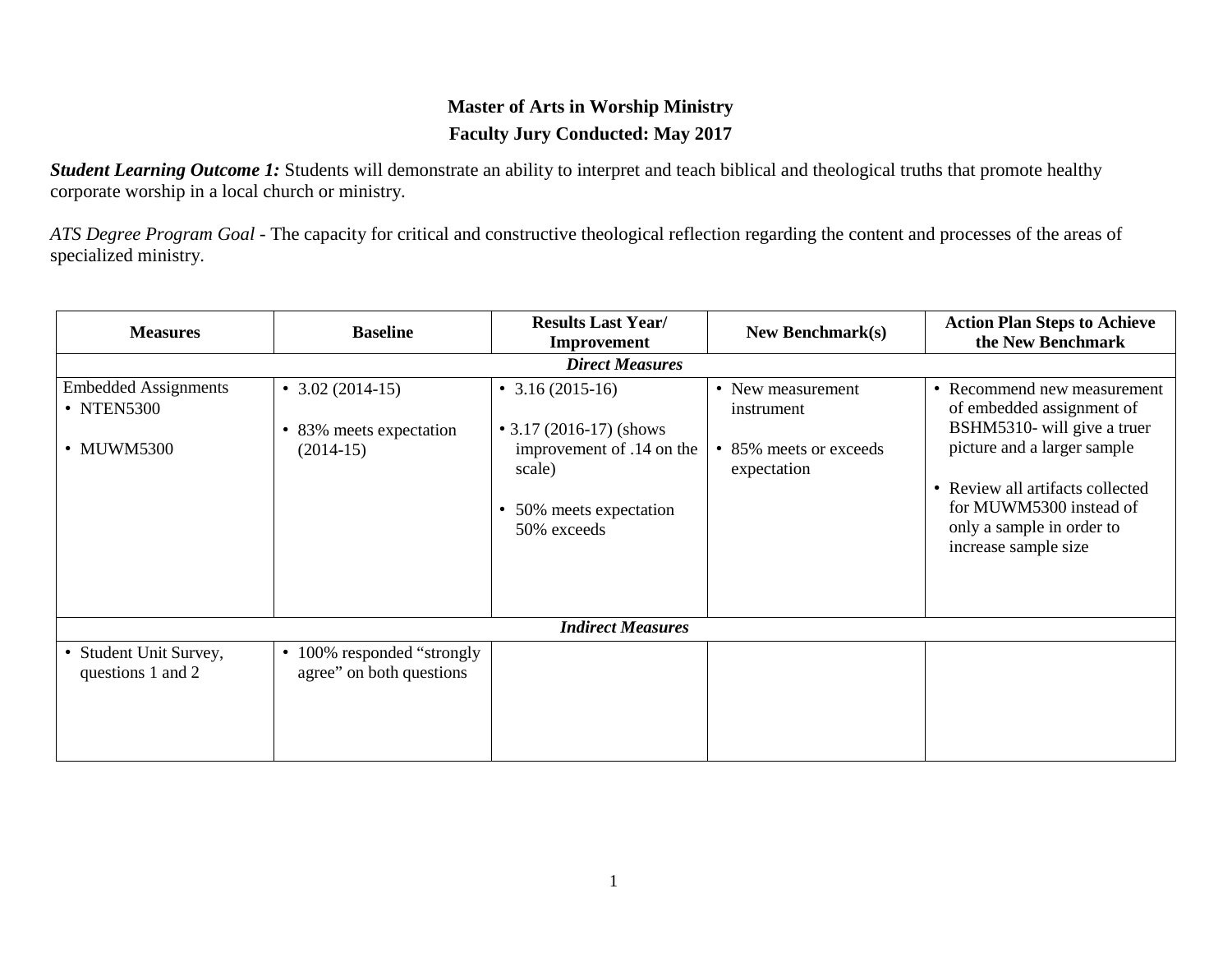#### *Student Learning Outcome 2: Students will demonstrate foundational understanding of worship leadership philosophy, principles, and ministry models in the local church and its ministries.*

*ATS Degree Program Goal -* The capacity for critical and constructive theological reflection regarding the content and processes of the areas of specialized ministry.

| <b>Measures</b>                                                                                | <b>Baseline</b>                                                                                                               | <b>Results Last Year/</b><br>Improvement                                                                                                                                                                                                                                                                   | <b>New Benchmark(s)</b>                                                             | <b>Action Plan Steps to Achieve the</b><br><b>New Benchmark</b>                                                    |  |
|------------------------------------------------------------------------------------------------|-------------------------------------------------------------------------------------------------------------------------------|------------------------------------------------------------------------------------------------------------------------------------------------------------------------------------------------------------------------------------------------------------------------------------------------------------|-------------------------------------------------------------------------------------|--------------------------------------------------------------------------------------------------------------------|--|
|                                                                                                |                                                                                                                               | <b>Direct Measures</b>                                                                                                                                                                                                                                                                                     |                                                                                     |                                                                                                                    |  |
| • MUWM5300 Embedded<br>Assignment<br>• ATS Goal #2 SLO#3<br>• PATH 5300 Embedded<br>Assignment | • 83% meets expectations<br>$\bullet$ 17% exceeds<br>expectations (spring<br>2015)<br>• Prior to Spring 2015,<br>baseline 50% | • 50% exceeds expectations<br>• 33% meets expectations<br>• 17% did not meet<br>expectations<br>83% met or exceeded<br>٠<br>expectations<br>• based on a different rubric<br>for spring 201 through Fall<br>2016: 82% exceeds<br>expectation 11% meets<br>expectation 93% exceeds<br>or meets expectations | • 85% to meet or exceed<br>expectations<br>• 94.5% exceeds or meets<br>expectations | • Review all artifacts for<br>embedded assignments (instead<br>of a % of them in order to<br>increase sample size) |  |
| <b>Indirect Measures</b>                                                                       |                                                                                                                               |                                                                                                                                                                                                                                                                                                            |                                                                                     |                                                                                                                    |  |
| •Student Exit Survey,<br>Questions 3 and 4                                                     | • Both questions:<br>67% strongly agree<br>O<br>33% agree<br>$\circ$                                                          |                                                                                                                                                                                                                                                                                                            |                                                                                     |                                                                                                                    |  |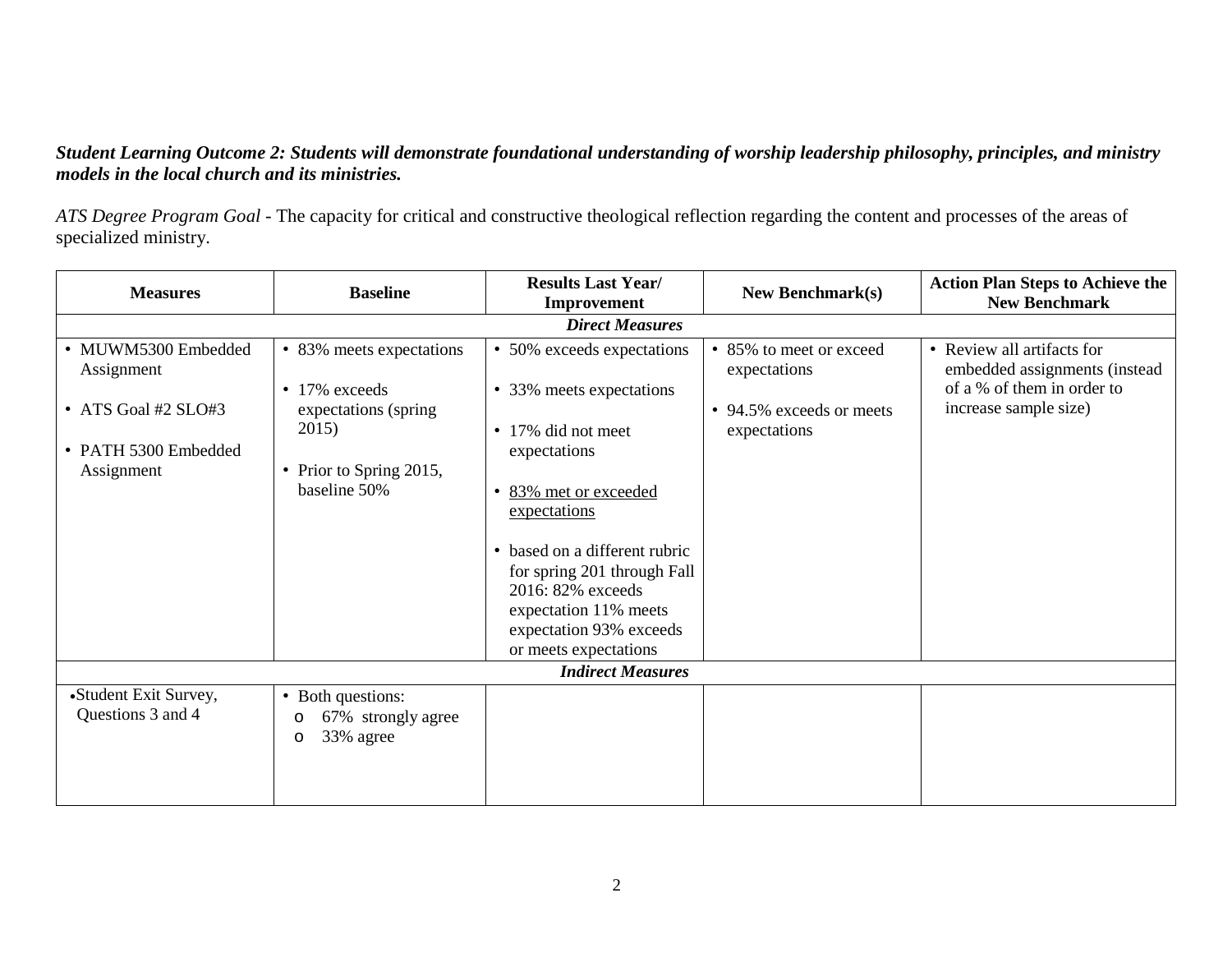#### *Student Learning Outcome 3:*

- A. Students will be equipped to create and lead a comprehensive worship ministry for a church or ministry.
- B. Students will demonstrate competency in one of several specialized contexts of worship ministry (preaching, worship education, music, or missions/church planting)

|  |  |  |  | ATS Degree Program Goal - Skill in the design, implementation, and assessment of ministry in these specialized areas |
|--|--|--|--|----------------------------------------------------------------------------------------------------------------------|
|--|--|--|--|----------------------------------------------------------------------------------------------------------------------|

| <b>Measures</b>                          | <b>Baseline</b>                                                            | <b>Results Last Year/</b><br>Improvement                                                                                                                    | New Benchmark $(s)$                      | <b>Action Plan Steps to Achieve</b><br>the New Benchmark                                                      |
|------------------------------------------|----------------------------------------------------------------------------|-------------------------------------------------------------------------------------------------------------------------------------------------------------|------------------------------------------|---------------------------------------------------------------------------------------------------------------|
|                                          |                                                                            | <b>Direct Measures</b>                                                                                                                                      |                                          |                                                                                                               |
| <b>Embedded Assignment</b><br>• PATH5300 | • Prior to spring $2015$<br>baseline= $100\%$ meets<br>expectations        | • Used new rubric for spring<br>2015 through Fall 2016<br>o 82% Exceeds<br>expectations<br>o 11% meets expectation<br>o 93% exceed or meets<br>expectations | • 94.5% exceeds or meets<br>expectations |                                                                                                               |
|                                          |                                                                            | <b>Indirect Measures</b>                                                                                                                                    |                                          |                                                                                                               |
| • Student Exit Survey,<br>Question 5     | • Results of survey:<br>83% strongly agree<br>$\circ$<br>$\circ$ 17% agree |                                                                                                                                                             |                                          | • Develop a curriculum map to<br>ensure the program is adequate<br>addressing a competent<br>worship ministry |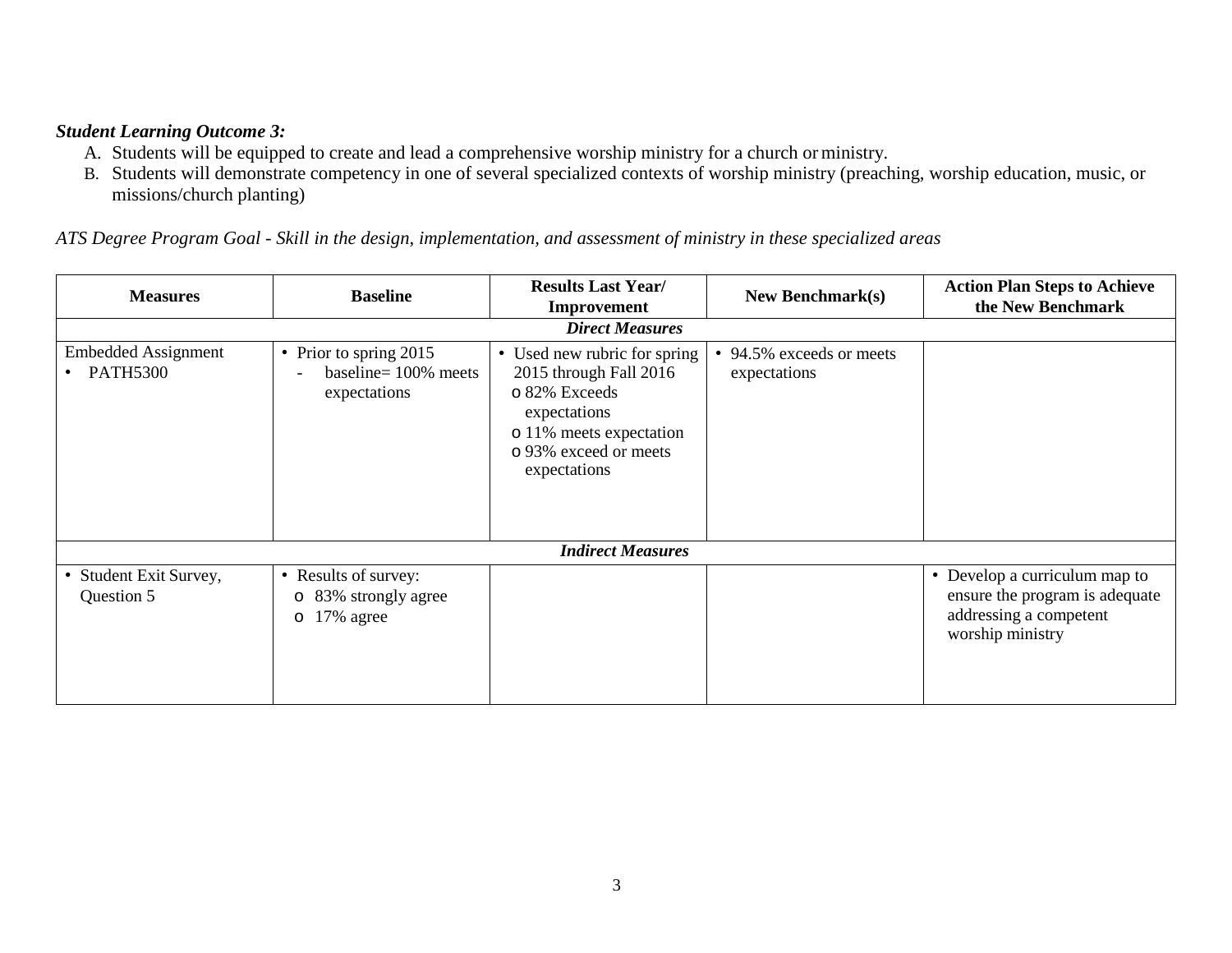## *Student Learning Outcome 4: Students will demonstrate understanding of the effective use of technology in worship ministry.*

*ATS Degree Program Goal – An understanding of the various disciplines that undergird the area of specialized ministry*

| <b>Measures</b>                          | <b>Baseline</b>                                                                                | <b>Results Last Year/</b><br>Improvement                                                                                                                                                           | <b>New Benchmark(s)</b>                | <b>Action Plan Steps to Achieve</b><br>the New Benchmark                                                                                                                                                         |
|------------------------------------------|------------------------------------------------------------------------------------------------|----------------------------------------------------------------------------------------------------------------------------------------------------------------------------------------------------|----------------------------------------|------------------------------------------------------------------------------------------------------------------------------------------------------------------------------------------------------------------|
|                                          |                                                                                                | <b>Direct Measures</b>                                                                                                                                                                             |                                        |                                                                                                                                                                                                                  |
| <b>Embedded Assignment</b><br>• MUWM5304 | • 67% exceeded<br>expectations                                                                 | Results:<br>$\bullet$<br>67% exceeds<br>$\circ$<br>expectations<br>18% meets<br>$\circ$<br>expectations<br>15% does not meet<br>$\Omega$<br>expectations<br>o 85% meets or exceeds<br>expectations | • 86% meets or exceeds<br>expectations | • Provide additional instruction<br>to students on how to<br>communicate prevention to the<br>class                                                                                                              |
|                                          |                                                                                                | <b>Indirect Measures</b>                                                                                                                                                                           |                                        |                                                                                                                                                                                                                  |
| • Student Exit Survey,<br>Question 6     | • Results:<br>50% strongly agree<br>$\circ$<br>17% agree<br>$\circ$<br>33% Disagree<br>$\circ$ |                                                                                                                                                                                                    | • 70% agree or strongly<br>agree       | • Review course curriculum for<br>this course and adjust to align<br>more closely with student<br>expectations, possible<br>addressing additional topics of<br>interest in the evolving of<br>worship technology |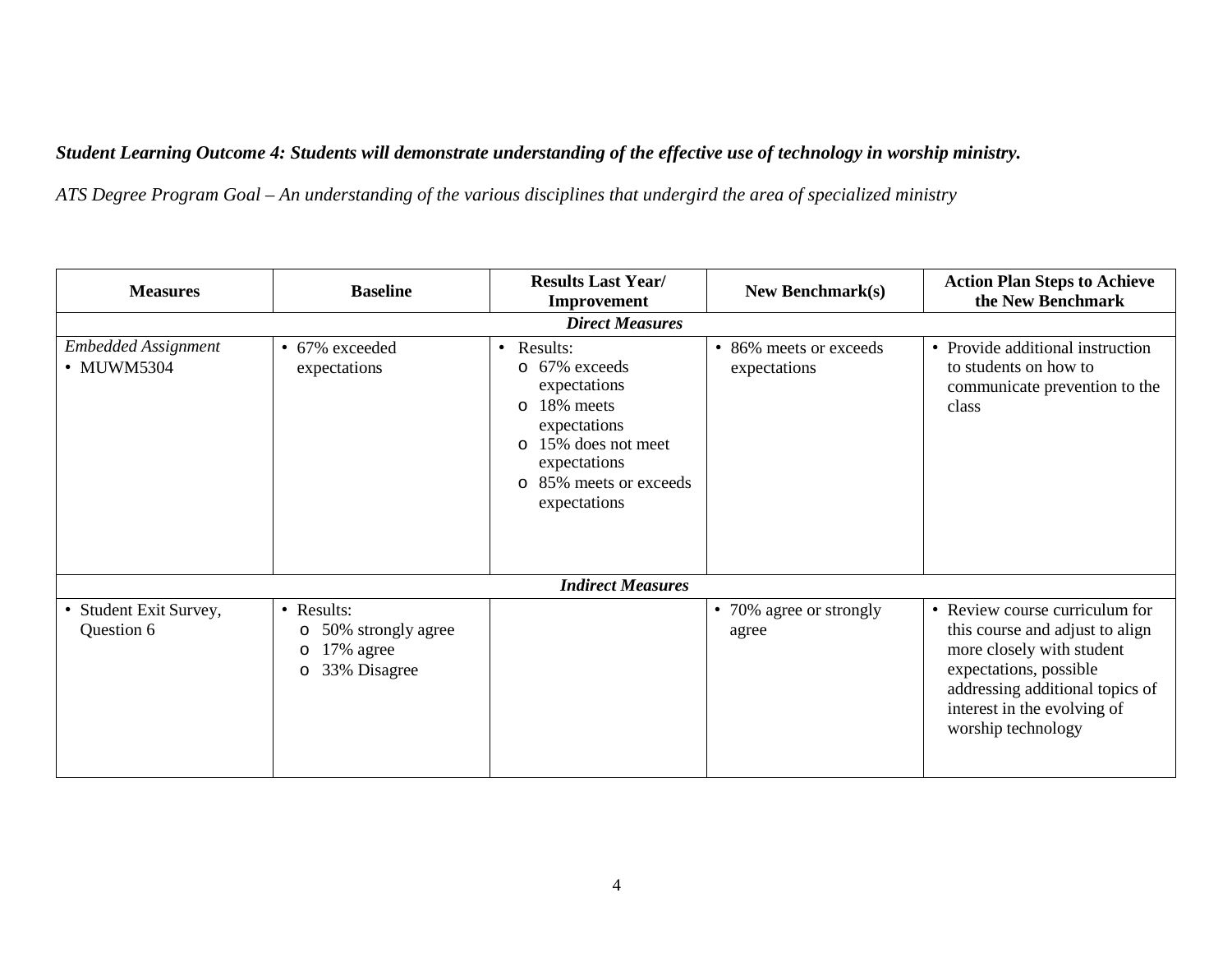### *Student Learning Outcome 5: Students will demonstrate understanding of the effective use of congregational song in corporate worship.*

*ATS Degree Program Goal – An understanding of the various disciplines that undergird the area of specialized ministry*

| <b>Measures</b>                          | <b>Baseline</b>                                                                                                          | <b>Results Last Year/</b><br>Improvement                                                                                                             | New Benchmark $(s)$                    | <b>Action Plan Steps to Achieve</b><br>the New Benchmark |  |  |
|------------------------------------------|--------------------------------------------------------------------------------------------------------------------------|------------------------------------------------------------------------------------------------------------------------------------------------------|----------------------------------------|----------------------------------------------------------|--|--|
|                                          | <b>Direct Measures</b>                                                                                                   |                                                                                                                                                      |                                        |                                                          |  |  |
| <b>Embedded Assignment</b><br>• MUWM5302 | • Spring $2015$ :<br>o 50% meet expectations<br>17% exceed expectations<br>$\circ$<br>67% meet or exceed<br>expectations | • Fall 2015: 83% met or<br>exceeded expectations<br>• Fall 2016: 100% met or<br>exceeded expectations<br>$AVG: 90\%$ met or<br>exceeded expectations | • 91% meets or exceeds<br>expectations |                                                          |  |  |
| <b>Indirect Measures</b>                 |                                                                                                                          |                                                                                                                                                      |                                        |                                                          |  |  |
| • Student Exit Survey,<br>Question       | • Results:<br>67% strongly agree<br>$\circ$<br>o 33% agree                                                               |                                                                                                                                                      |                                        |                                                          |  |  |